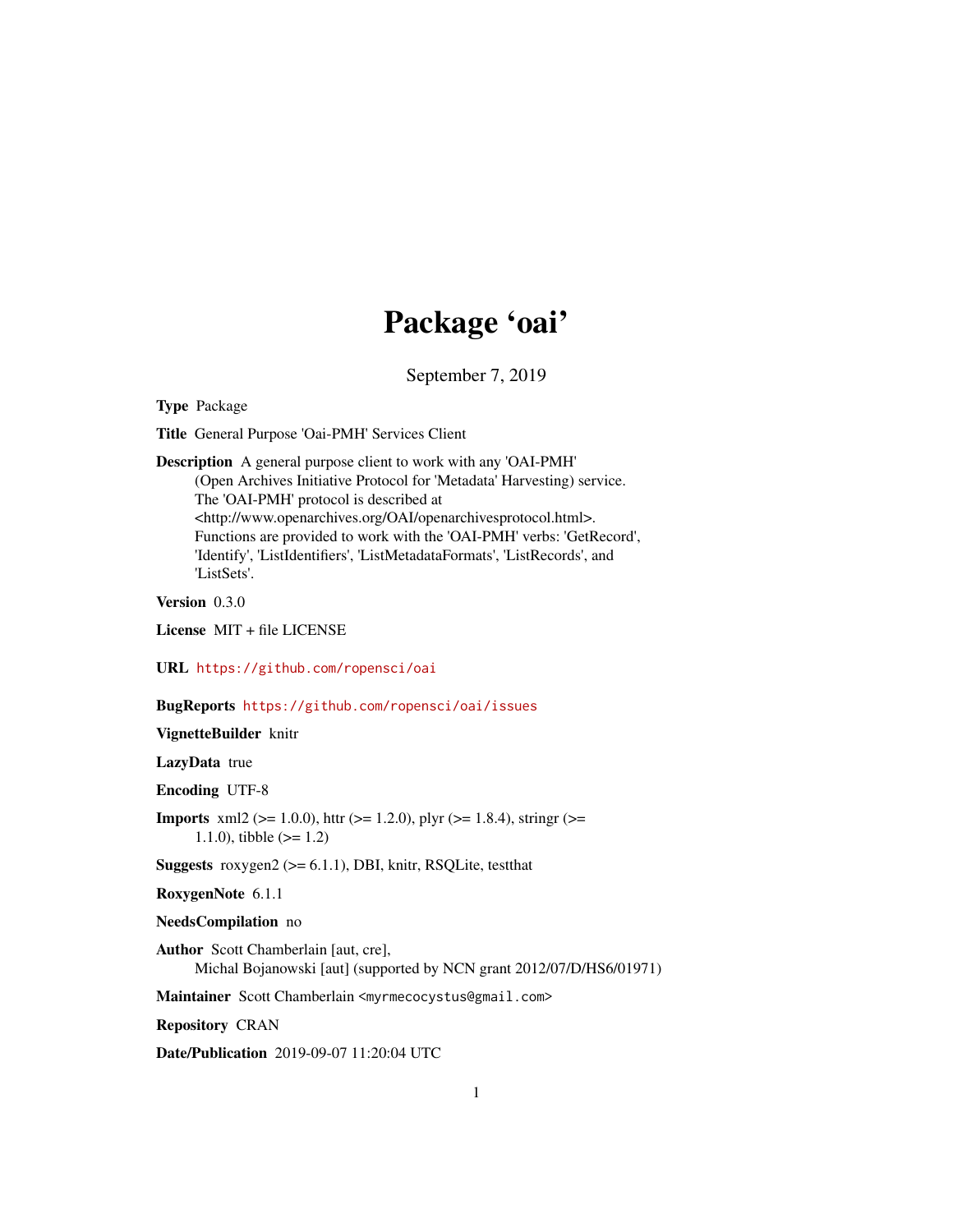# <span id="page-1-0"></span>R topics documented:

|       | $list\_metadataformats \dots \dots \dots \dots \dots \dots \dots \dots \dots \dots \dots \dots \dots \dots \dots \dots$ |    |
|-------|-------------------------------------------------------------------------------------------------------------------------|----|
|       |                                                                                                                         |    |
|       |                                                                                                                         |    |
|       |                                                                                                                         |    |
|       |                                                                                                                         |    |
|       |                                                                                                                         |    |
|       |                                                                                                                         |    |
| Index |                                                                                                                         | 16 |

oai-package *OAI-PMH Client*

#### **Description**

oai is an R client to work with OAI-PMH (Open Archives Initiative Protocol for Metadata Harvesting) services, a protocol developed by the Open Archives Initiative (https://en.wikipedia.org/wiki/Open\_Archives\_Initiative). OAI-PMH uses XML data format transported over HTTP.

#### OAI-PMH Info

See the OAI-PMH V2 specification at [http://www.openarchives.org/OAI/openarchivesprotoc](http://www.openarchives.org/OAI/openarchivesprotocol.html)ol. [html](http://www.openarchives.org/OAI/openarchivesprotocol.html)

#### Implementation details

oai is built on xml2 and httr. In addition, we give back data.frame's whenever possible to make data comprehension, manipulation, and visualization easier. We also have functions to fetch a large directory of OAI-PMH services - it isn't exhaustive, but does contain a lot.

#### Paging

Instead of paging with e.g., page and per\_page parameters, OAI-PMH uses (optionally) resumptionTokens, with an optional expiration date. These tokens can be used to continue on to the next chunk of data, if the first request did not get to the end. Often, OAI-PMH services limit each request to 50 records, but this may vary by provider, I don't know for sure. The API of this package is such that we while loop for you internally until we get all records. We may in the future expose e.g., a limit parameter so you can say how many records you want, but we haven't done this yet.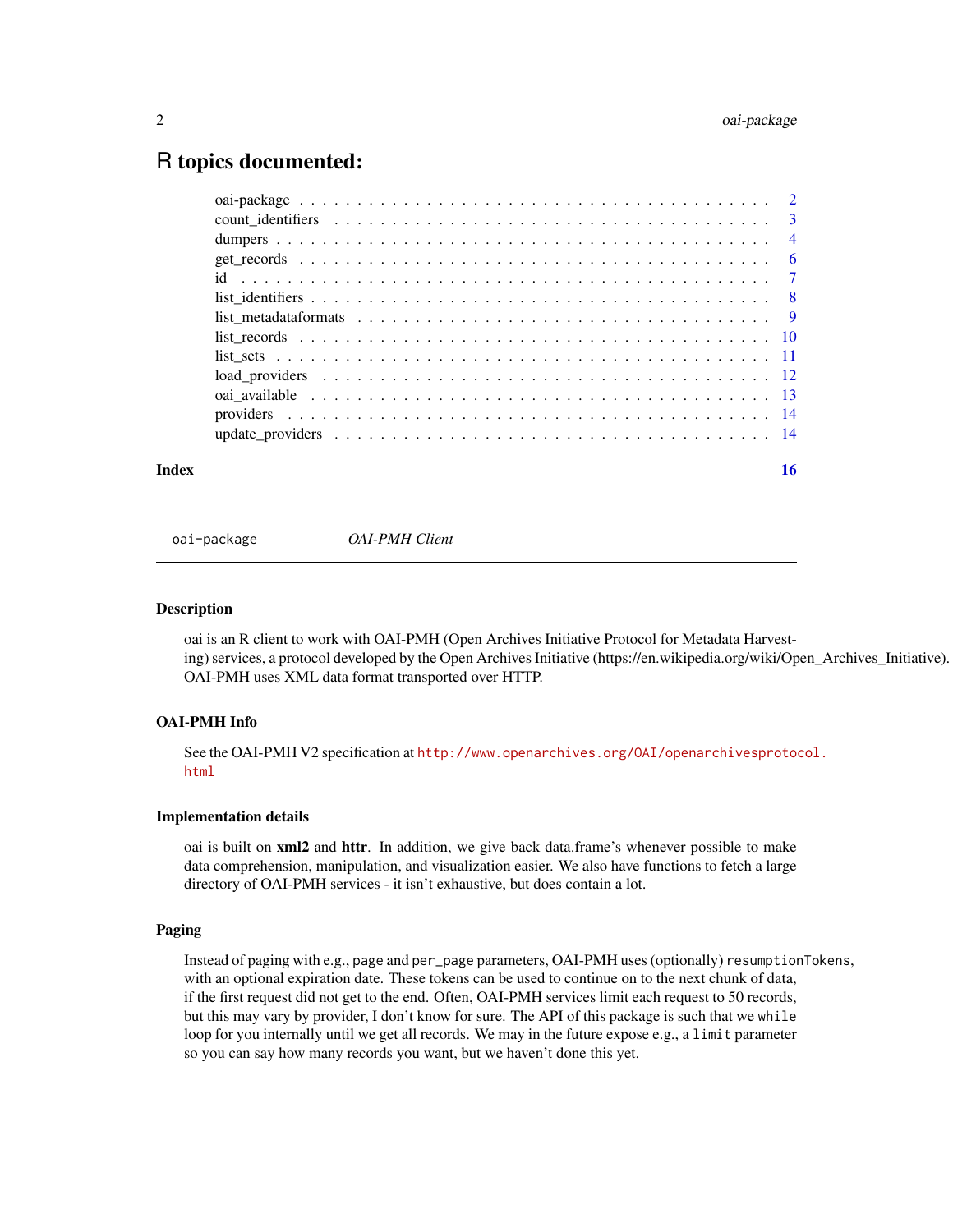### <span id="page-2-0"></span>count\_identifiers 3

#### Acknowledgements

Michal Bojanowski contributions were supported by (Polish) National Science Center (NCN) through grant 2012/07/D/HS6/01971.

#### Author(s)

Scott Chamberlain <myrmecocystus@gmail.com> Michal Bojanowski <michal2992@gmail.com>

count\_identifiers *Count OAI-PMH identifiers for a data provider.*

#### Description

Count OAI-PMH identifiers for a data provider.

#### Usage

```
count_identifiers(url = "http://export.arxiv.org/oai2",
 prefix = "oai_dc", ...)
```
#### Arguments

| url      | (character) OAI-PMH base url. Defaults to the URL for arXiv's OAI-PMH                                        |
|----------|--------------------------------------------------------------------------------------------------------------|
|          | server (http://export.arxiv.org/oai2) or GBIF's OAI-PMH server (http://api.gbif.org/v1/oai-<br>pmh/registry) |
| prefix   | Specifies the metadata format that the records will be returned in                                           |
| $\cdots$ | Curl options passed on to GET                                                                                |

# Details

Note that some OAI providers do not include the entry completeListSize ([http://www.openarchi](http://www.openarchives.org/OAI/openarchivesprotocol.html#FlowControl)ves. [org/OAI/openarchivesprotocol.html#FlowControl](http://www.openarchives.org/OAI/openarchivesprotocol.html#FlowControl)) in which case we return an NA - which does not mean 0, but rather we don't know.

#### Examples

```
## Not run:
count_identifiers()
# curl options
# library("httr")
# count_identifiers(config = verbose())
```
## End(Not run)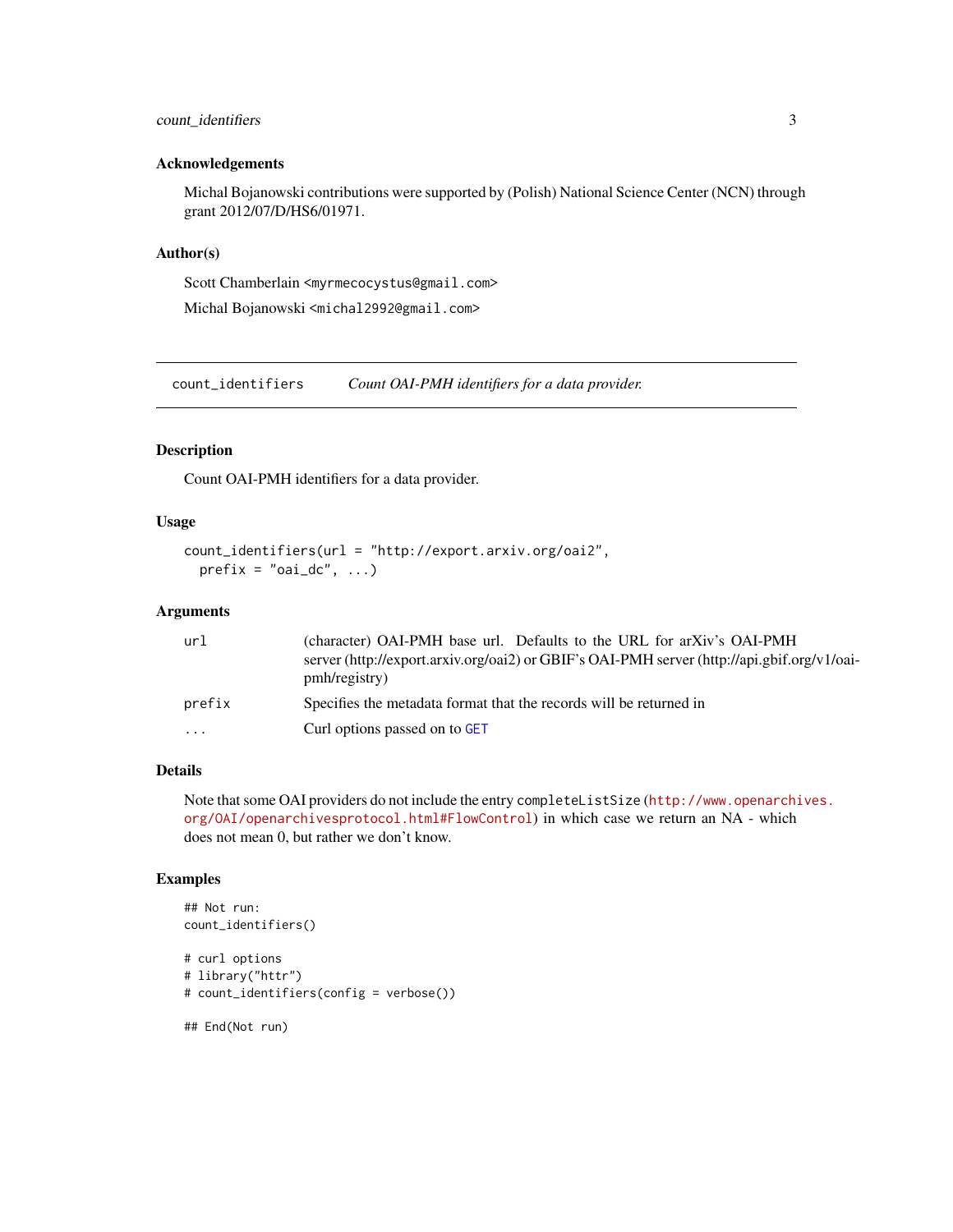<span id="page-3-0"></span>

#### Description

Result dumpers are functions allowing to handle the chunks of results from OAI-PMH service "on the fly". Handling can include processing, writing to files, databases etc.

#### Usage

```
dump_raw_to_txt(res, args, as, file_pattern = "oaidump",
 file_dir = ".", file_ext = ".xml")
dump_to_rds(res, args, as, file_pattern = "oaidump", file_dir = ".",
 file\_ext = "rds")
```
dump\_raw\_to\_db(res, args, as, dbcon, table\_name, field\_name, ...)

#### Arguments

| res        | results, depends on as, not to be specified by the user                                                                                                                                                                  |  |  |
|------------|--------------------------------------------------------------------------------------------------------------------------------------------------------------------------------------------------------------------------|--|--|
| args       | list, query arguments, not to be specified by the user                                                                                                                                                                   |  |  |
| as         | character, type of result to return, not to be specified by the user                                                                                                                                                     |  |  |
|            | file_pattern, file_dir, file_ext                                                                                                                                                                                         |  |  |
|            | character respectively: initial part of the file name, directory name, and file<br>extension used to create file names. These arguments are passed to tempfile()<br>arguments pattern, tmpdir, and fileext respectively. |  |  |
| dbcon      | <b>DBI</b> -compliant database connection                                                                                                                                                                                |  |  |
| table_name | character, name of the database table to write into                                                                                                                                                                      |  |  |
| field_name | character, name of the field in database table to write into                                                                                                                                                             |  |  |
| $\cdot$    | arguments passed to/from other functions                                                                                                                                                                                 |  |  |

#### Details

Often the result of a request to a OAI-PMH service are so large that it is split into chunks that need to be requested separately using resumptionToken. By default functions like [list\\_identifiers\(\)](#page-7-1) or [list\\_records\(\)](#page-9-1) request these chunks under the hood and return all concatenated in a single R object. It is convenient but insufficient when dealing with large result sets that might not fit into RAM. A result dumper is a function that is called on each result chunk. Dumper functions can write chunks to files or databases, include initial pre-processing or extraction, and so on.

A result dumper needs to be function that accepts at least the arguments: res, args, as. They will get values by the enclosing function internally. There may be additional arguments, including .... Dumpers should return NULL or a value that will be collected and returned by the function calling the dumper (e.g. [list\\_records\(\)](#page-9-1)).

Currently result dumpers can be used with functions: [list\\_identifiers\(\)](#page-7-1), [list\\_records\(\)](#page-9-1), and [list\\_sets\(\)](#page-10-1). To use a dumper with one of these functions you need to: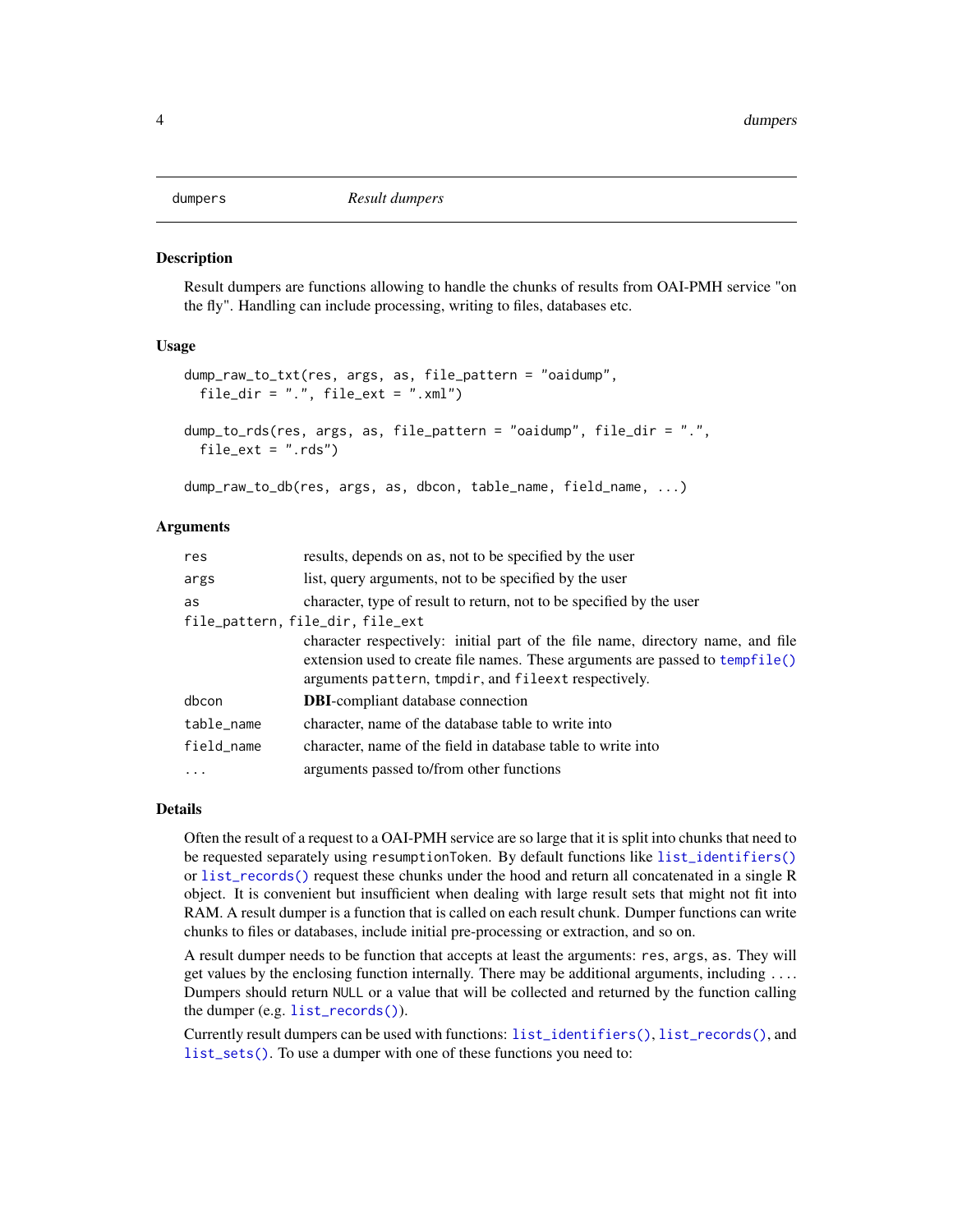#### <span id="page-4-0"></span>dumpers 5 to 1999 and 2009 and 2009 and 2009 and 2009 and 2009 and 2009 and 2009 and 2009 and 2009 and 2009 and 2009 and 2009 and 2009 and 2009 and 2009 and 2009 and 2009 and 2009 and 2009 and 2009 and 2009 and 2009 and 20

- Pass it as an additional argument dumper
- Pass optional addtional arguments to the dumper function in a list as the dumper\_args argument

See Examples. Below we provide more details on the dumpers currently implemented.

dump\_raw\_to\_txt writes raw XML to text files. It requires as=="raw". File names are created using [tempfile\(\)](#page-0-0). By default they are written in the current working directory and have a format oaidump\*.xml where  $*$  is a random string in hex.

dump\_to\_rds saves results in an .rds file via [saveRDS\(\)](#page-0-0). Type of object being saved is determined by the as argument. File names are generated in the same way as by dump\_raw\_to\_txt, but with default extension .rds

dump\_xml\_to\_db writes raw XML to a single text column of a table in a database. Requires as == "raw". Database connection dbcon should be a connection object as created by [DBI::dbConnect\(\)](#page-0-0) from package DBI. As such, it can connect to any database supported by DBI. The records are written to a field field\_name in a table table\_name using [DBI::dbWriteTable\(\)](#page-0-0). If the table does not exist, it is created. If it does, the records are appended. Any additional arguments are passed to [DBI::dbWriteTable\(\)](#page-0-0)

#### Value

Dumpers should return NULL or a value that will be collected and returned by the function using the dumper.

dump\_raw\_to\_txt returns the name of the created file.

dump\_to\_rds returns the name of the created file.

dump\_xml\_to\_db returns NULL

#### References

OAI-PMH specification <https://www.openarchives.org/OAI/openarchivesprotocol.html>

#### See Also

Functions supporting the dumpers: [list\\_identifiers\(\)](#page-7-1), [list\\_sets\(\)](#page-10-1), and [list\\_records\(\)](#page-9-1)

#### Examples

```
## Not run:
### Dumping raw XML to text files
# This will write a set of XML files to a temporary directory
fnames <- list_identifiers(from="2018-06-01T",
                           until="2018-06-14T",
                           as="raw",
                           dumper=dump_raw_to_txt,
                           dumper_args=list(file_dir=tempdir()))
# vector of file names created
str(fnames)
all( file.exists(fnames) )
```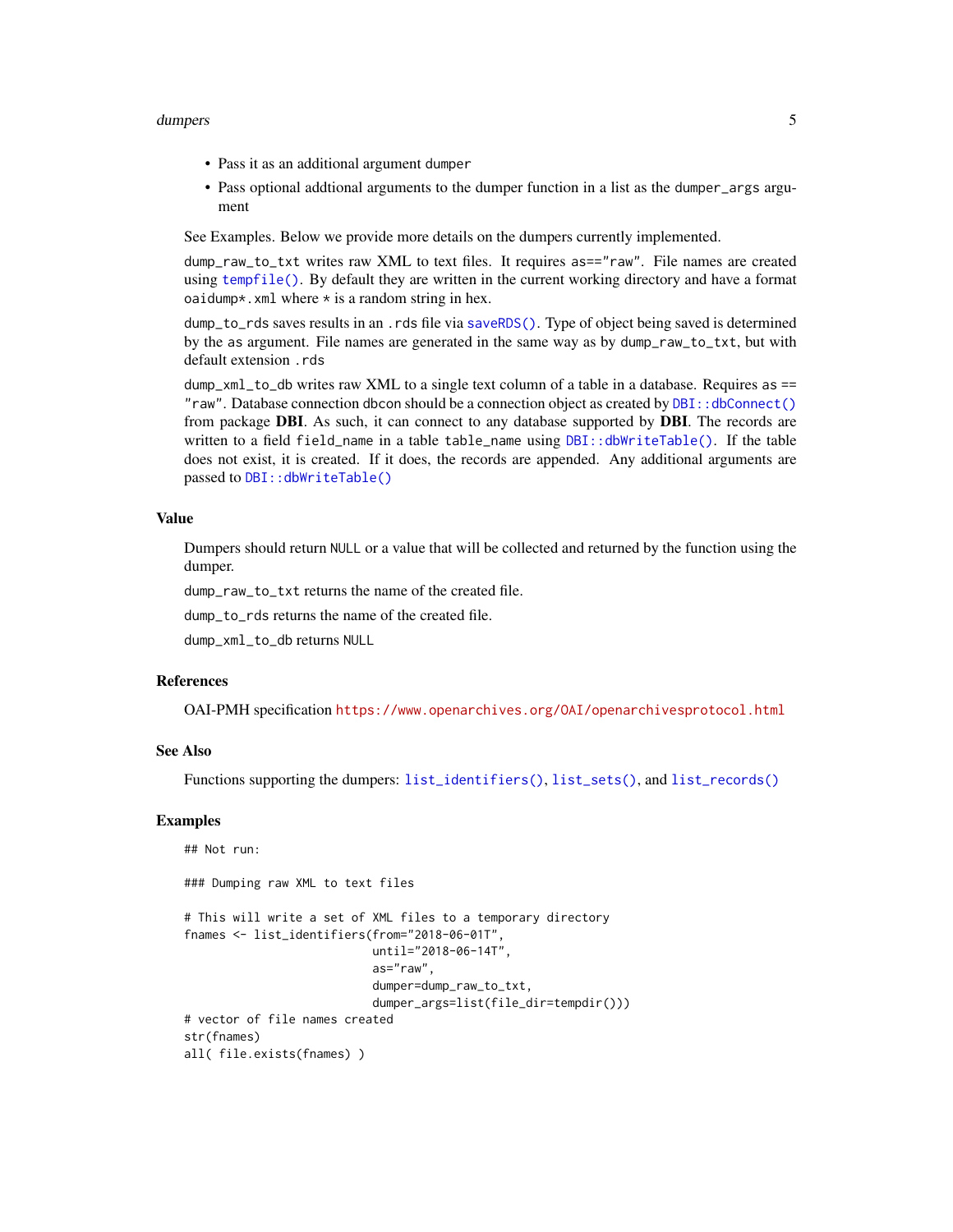```
# clean-up
unlink(fnames)
### Dumping raw XML to a database
# Connect to in-memory SQLite database
con <- DBI::dbConnect(RSQLite::SQLite(), dbname=":memory:")
# Harvest and dump the results into field "bar" of table "foo"
list_identifiers(from="2018-06-01T",
                 until="2018-06-14T",
                 as="raw",
                 dumper=dump_raw_to_db,
                 dumper_args=list(dbcon=con,
                                  table_name="foo",
                                  field_name="bar") )
# Count records, should be 101
DBI::dbGetQuery(con, "SELECT count(*) as no_records FROM foo")
DBI::dbDisconnect(con)
```
## End(Not run)

get\_records *Get records*

#### Description

Get records

#### Usage

```
get_records(ids, prefix = "oai_dc",
 url = "http://api.gbif.org/v1/oai-pmh/registry", as = "parsed", ...)
```

| ids       | The OAI-PMH identifier for the record. One or more. Required.                                                                                                                         |  |  |
|-----------|---------------------------------------------------------------------------------------------------------------------------------------------------------------------------------------|--|--|
| prefix    | specifies the metadata format that the records will be returned in. Default:<br>oai_dc                                                                                                |  |  |
| ur1       | (character) OAI-PMH base url. Defaults to the URL for arXiv's OAI-PMH<br>server (http://export.arxiv.org/oai2) or GBIF's OAI-PMH server (http://api.gbif.org/v1/oai-<br>pmh/registry) |  |  |
| as        | (character) What to return. One of "parsed" (default), or "raw" (raw text)                                                                                                            |  |  |
| $\ddotsc$ | Curl options passed on to GET                                                                                                                                                         |  |  |

<span id="page-5-0"></span>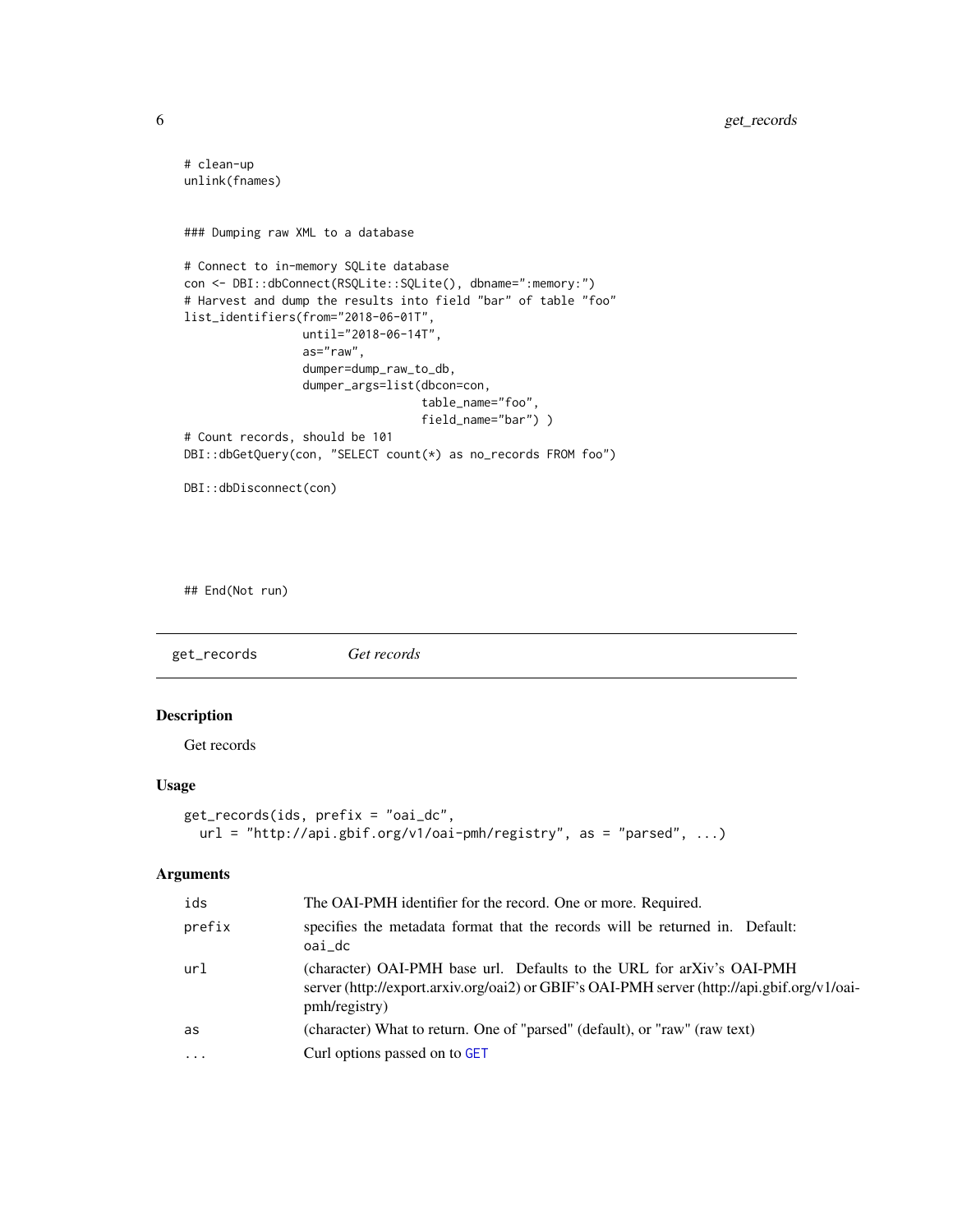#### Details

There are some finite set of results based on the OAI prefix. We will provide parsers as we have time, and as users express interest. For prefix types we have parsers for we return a list of data.frame's, for each identifier, one data.frame for the header bits of data, and one data.frame for the metadata bits of data.

For prefixes we don't have parsers for, we fall back to returning raw XML, so you can at least parse the XML yourself.

Because some XML nodes are duplicated, we join values together of duplicated node names, separated by a semicolon (;) with no spaces. You can seprarate them yourself easily.

#### Value

a named list of data.frame's, or lists, or raw text

#### Examples

```
## Not run:
get_records("87832186-00ea-44dd-a6bf-c2896c4d09b4")
ids <- c("87832186-00ea-44dd-a6bf-c2896c4d09b4",
 "d981c07d-bc43-40a2-be1f-e786e25106ac")
(res <- get_records(ids))
lapply(res, "[[", "header")
lapply(res, "[[", "metadata")
do.call(rbind, lapply(res, "[[", "header"))
do.call(rbind, lapply(res, "[[", "metadata"))
# Get raw text
get_records("d981c07d-bc43-40a2-be1f-e786e25106ac", as = "raw")
# from arxiv.org
get_records("oai:arXiv.org:0704.0001", url = "http://export.arxiv.org/oai2")
## End(Not run)
```
<span id="page-6-1"></span>id *Identify the OAI-PMH service for each data provider.*

#### **Description**

Identify the OAI-PMH service for each data provider.

#### Usage

 $id(url, as = "parsed", ...)$ 

<span id="page-6-0"></span>id and the contract of the contract of the contract of the contract of the contract of the contract of the contract of the contract of the contract of the contract of the contract of the contract of the contract of the con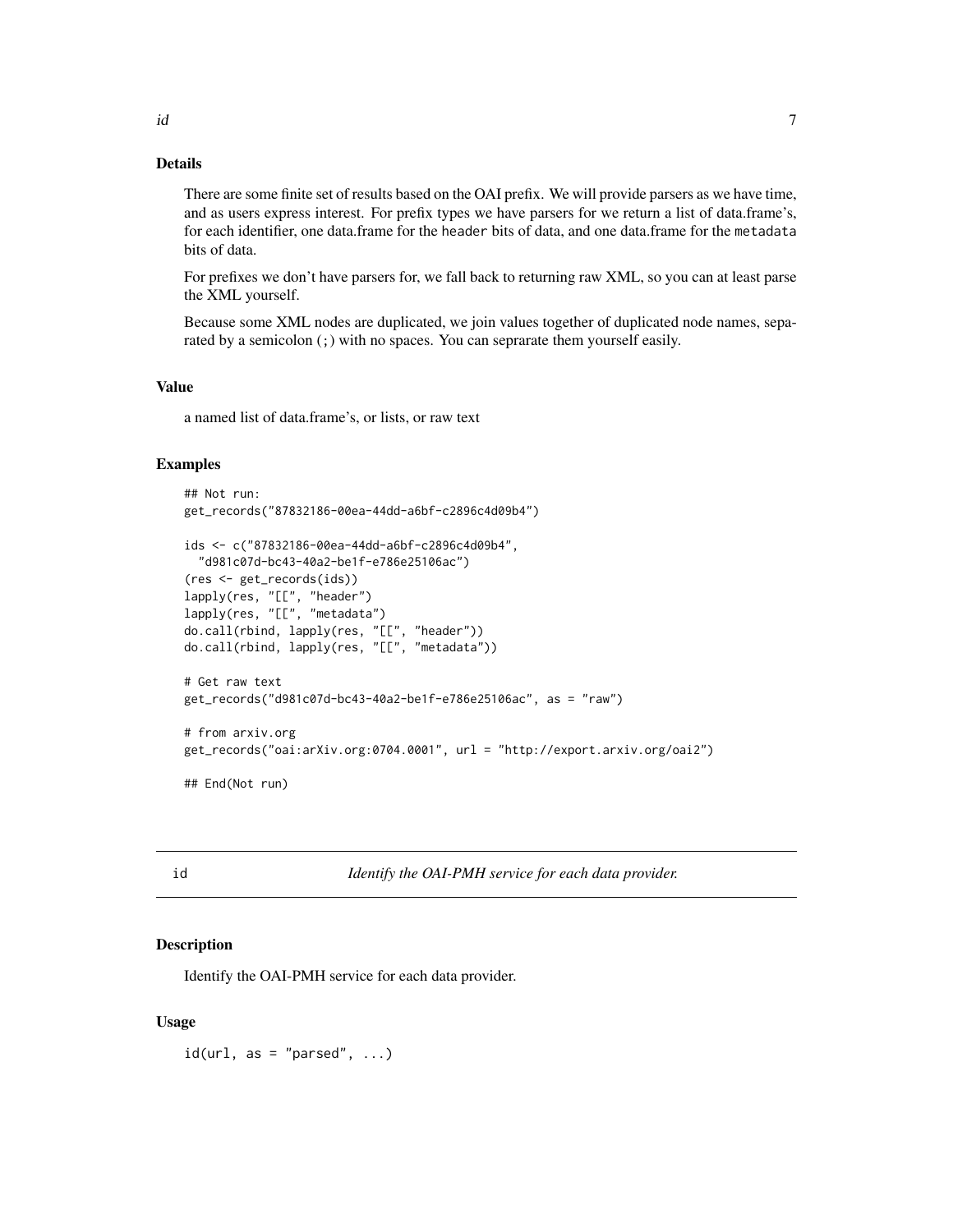# <span id="page-7-0"></span>Arguments

| url                     | (character) OAI-PMH base url. Defaults to the URL for arXiv's OAI-PMH<br>server (http://export.arxiv.org/oai2) or GBIF's OAI-PMH server (http://api.gbif.org/v1/oai-<br>pmh/registry) |
|-------------------------|---------------------------------------------------------------------------------------------------------------------------------------------------------------------------------------|
| as                      | (character) What to return. One of "parsed" (default), or "raw" (raw text)                                                                                                            |
| $\cdot$ $\cdot$ $\cdot$ | Curl options passed on to GET                                                                                                                                                         |

#### Examples

```
## Not run:
# arxiv
id("http://export.arxiv.org/oai2")
```

```
# GBIF - http://www.gbif.org/
id("http://api.gbif.org/v1/oai-pmh/registry")
```

```
# get back text instead of parsed
id("http://export.arxiv.org/oai2", as = "raw")
id("http://api.gbif.org/v1/oai-pmh/registry", as = "raw")
```

```
# curl options
library("httr")
id("http://export.arxiv.org/oai2", config = verbose())
```

```
## End(Not run)
```
<span id="page-7-1"></span>list\_identifiers *List OAI-PMH identifiers*

### Description

List OAI-PMH identifiers

#### Usage

```
list_identifiers(url = "http://api.gbif.org/v1/oai-pmh/registry",
 prefix = "oai_dc", from = NULL, until = NULL, set = NULL,
  token = NULL, as = "df", ...)
```

| url    | (character) OAI-PMH base url. Defaults to the URL for arXiv's OAI-PMH<br>server (http://export.arxiv.org/oai2) or GBIF's OAI-PMH server (http://api.gbif.org/v1/oai-<br>pmh/registry) |  |  |  |
|--------|---------------------------------------------------------------------------------------------------------------------------------------------------------------------------------------|--|--|--|
| prefix | Specifies the metadata format that the records will be returned in.                                                                                                                   |  |  |  |
| from   | specifies that records returned must have been created/update/deleted on or after<br>this date.                                                                                       |  |  |  |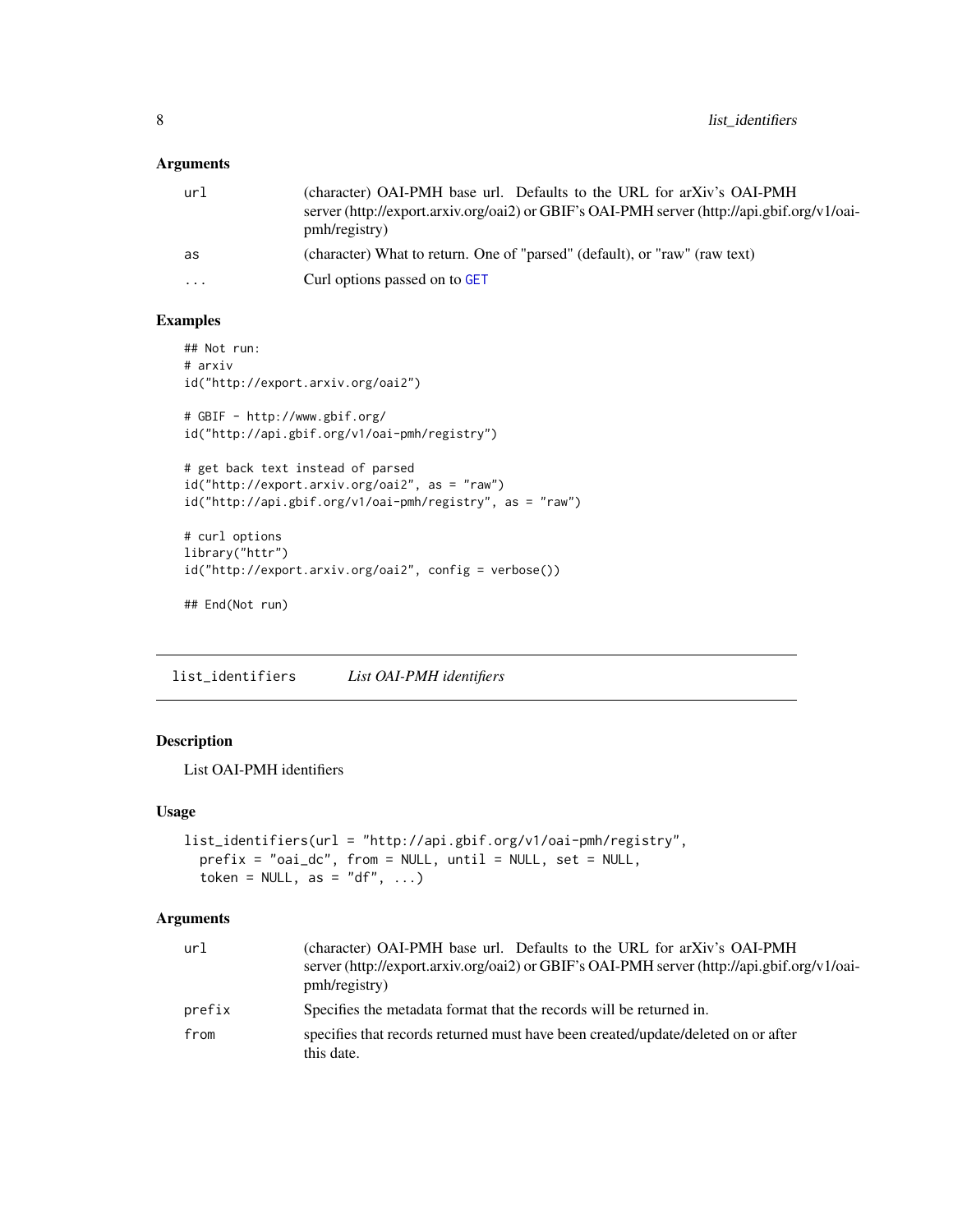<span id="page-8-0"></span>

| until     | specifies that records returned must have been created/update/deleted on or be-<br>fore this date. |
|-----------|----------------------------------------------------------------------------------------------------|
| set       | specifies the set that returned records must belong to.                                            |
| token     | a token previously provided by the server to resume a request where it last left<br>off.           |
| as        | (character) What to return. One of "df" (for data.frame; default), "list", or "raw"<br>(raw text)  |
| $\ddotsc$ | Curl options passed on to GET                                                                      |

#### Examples

```
## Not run:
# from
recently <- format(Sys.Date() - 1, "%Y-%m-%d")
list_identifiers(from = recently)
# from and until
list_identifiers(from = '2018-06-01T', until = '2018-06-14T')
# set parameter - here, using ANDS - Australian National Data Service
list_identifiers(from = '2018-09-01T', until = '2018-09-05T',
  set = "dataset_type:CHECKLIST")
## End(Not run)
```
list\_metadataformats *List available metadata formats from various providers.*

# Description

List available metadata formats from various providers.

### Usage

```
list_metadataformats(url = "http://api.gbif.org/v1/oai-pmh/registry",
  id = NULL, ...
```

| url | (character) OAI-PMH base url. Defaults to the URL for arXiv's OAI-PMH<br>server (http://export.arxiv.org/oai2) or GBIF's OAI-PMH server (http://api.gbif.org/v1/oai-<br>pmh/registry) |
|-----|---------------------------------------------------------------------------------------------------------------------------------------------------------------------------------------|
| id  | The OAI-PMH identifier for the record. Optional.                                                                                                                                      |
| .   | Curl options passed on to GET                                                                                                                                                         |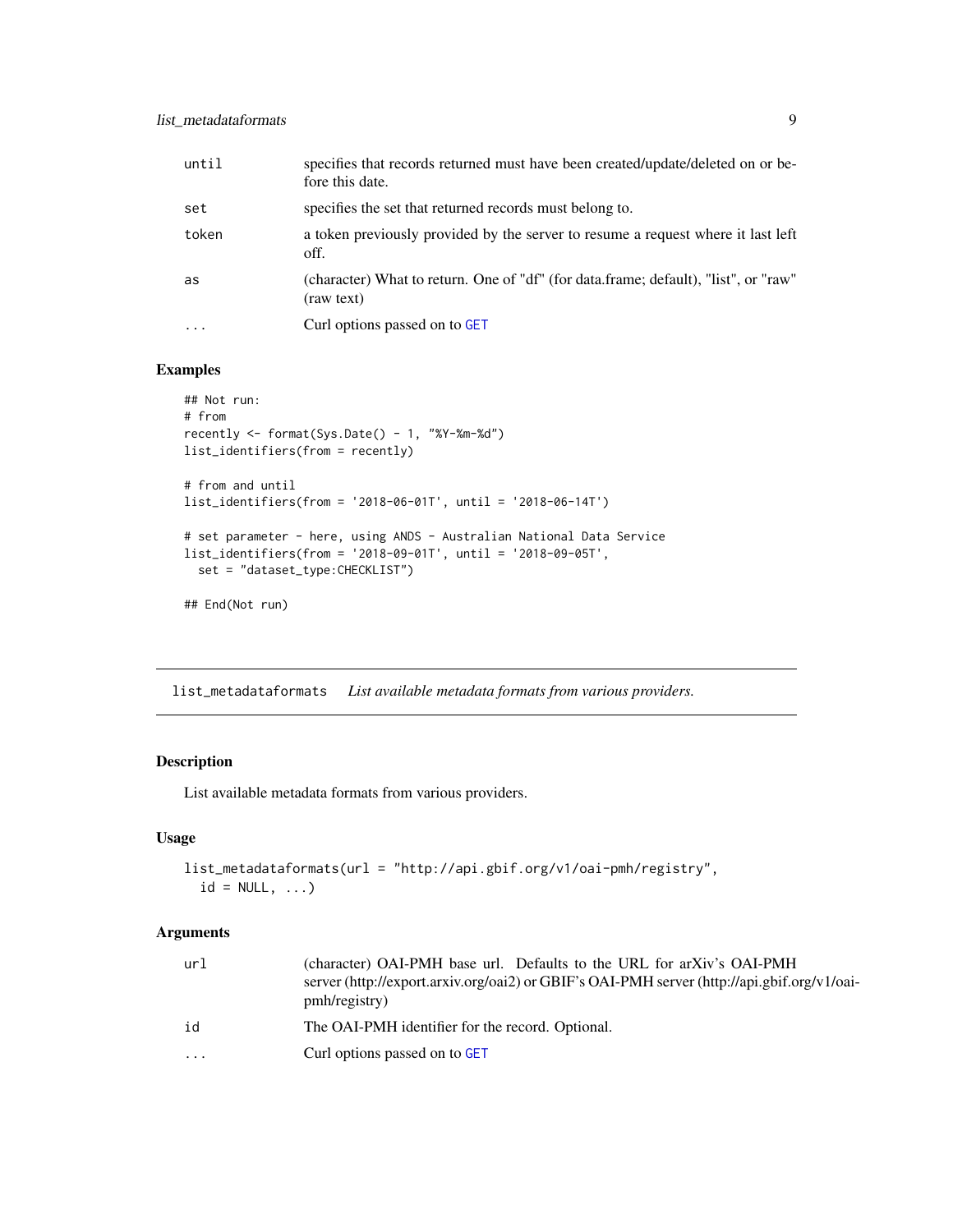### Examples

```
## Not run:
list_metadataformats()
# no metadatformats for an identifier
list_metadataformats(id = "9da8a65a-1b9b-487c-a564-d184a91a2705")
# metadatformats available for an identifier
list_metadataformats(id = "ad7295e0-3261-4028-8308-b2047d51d408")
## End(Not run)
```
<span id="page-9-1"></span>list\_records *List records*

# Description

List records

#### Usage

```
list_records(url = "http://api.gbif.org/v1/oai-pmh/registry",
 prefix = "oai_dc", from = NULL, until = NULL, set = NULL,
  token = NULL, as = "df", ...)
```

| url      | (character) OAI-PMH base url. Defaults to the URL for arXiv's OAI-PMH<br>server (http://export.arxiv.org/oai2) or GBIF's OAI-PMH server (http://api.gbif.org/v1/oai-<br>pmh/registry)                               |
|----------|---------------------------------------------------------------------------------------------------------------------------------------------------------------------------------------------------------------------|
| prefix   | specifies the metadata format that the records will be returned in. Default:<br>oai_dc                                                                                                                              |
| from     | specifies that records returned must have been created/update/deleted on or after<br>this date.                                                                                                                     |
| until    | specifies that records returned must have been created/update/deleted on or be-<br>fore this date.                                                                                                                  |
| set      | specifies the set that returned records must belong to.                                                                                                                                                             |
| token    | (character) a token previously provided by the server to resume a request where<br>it last left off. 50 is max number of records returned. We will loop for you<br>internally to get all the records you asked for. |
| as       | (character) What to return. One of "df" (for data.frame; default), "list", or "raw"<br>(raw text)                                                                                                                   |
| $\cdots$ | Curl options passed on to GET                                                                                                                                                                                       |

<span id="page-9-0"></span>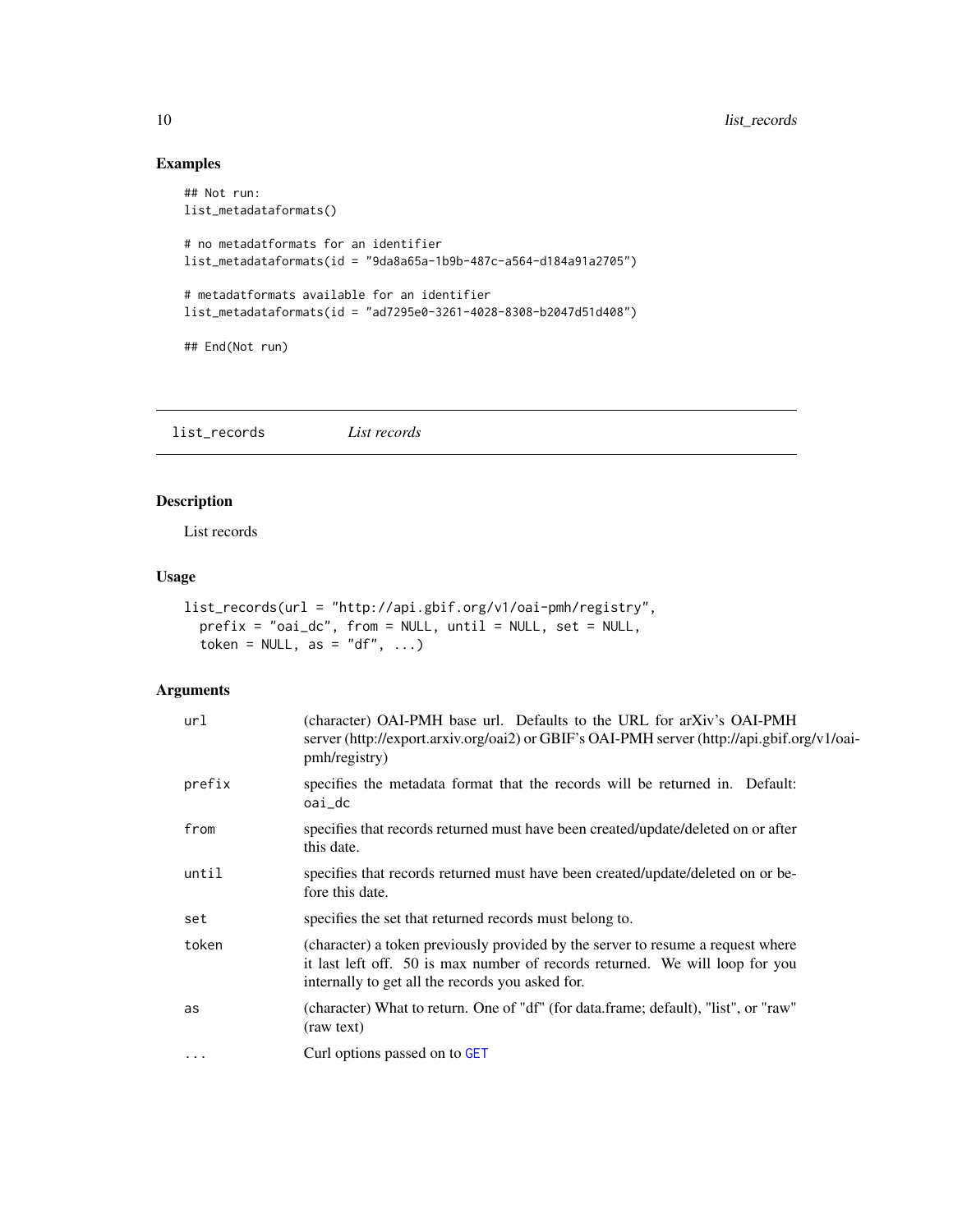#### <span id="page-10-0"></span>list\_sets 11

#### Examples

```
## Not run:
# By default you get back a single data.frame
list_records(from = '2018-05-01T00:00:00Z', until = '2018-05-03T00:00:00Z')
list_records(from = '2018-05-01T', until = '2018-05-04T')
# Get a list
list_records(from = '2018-05-01T', until = '2018-05-04T', as = "list")
# Get raw text
list_records(from = '2018-05-01T', until = '2018-05-04T', as = "raw")
list_records(from = '2018-05-01T', until = '2018-05-04T', as = "raw")
# Use a resumption token
# list_records(token =
# "1443799900201,2015-09-01T00:00:00Z,2015-10-01T23:59:59Z,50,null,oai_dc")
## End(Not run)
```

```
list_sets List sets
```
#### Description

List sets

#### Usage

```
list_sets(url = "http://api.gbif.org/v1/oai-pmh/registry",
  token = NULL, as = "df", \ldots)
```
#### Arguments

| url      | (character) OAI-PMH base url. Defaults to the URL for arXiv's OAI-PMH<br>server (http://export.arxiv.org/oai2) or GBIF's OAI-PMH server (http://api.gbif.org/v1/oai-<br>pmh/registry) |
|----------|---------------------------------------------------------------------------------------------------------------------------------------------------------------------------------------|
| token    | (character) a token previously provided by the server to resume a request where<br>it last left off                                                                                   |
| as       | (character) What to return. One of "df" (for data.frame; default), "list", or "raw"<br>(raw text)                                                                                     |
| $\cdots$ | Curl options passed on to GET                                                                                                                                                         |

### Examples

## Not run: # Get back a data.frame list\_sets()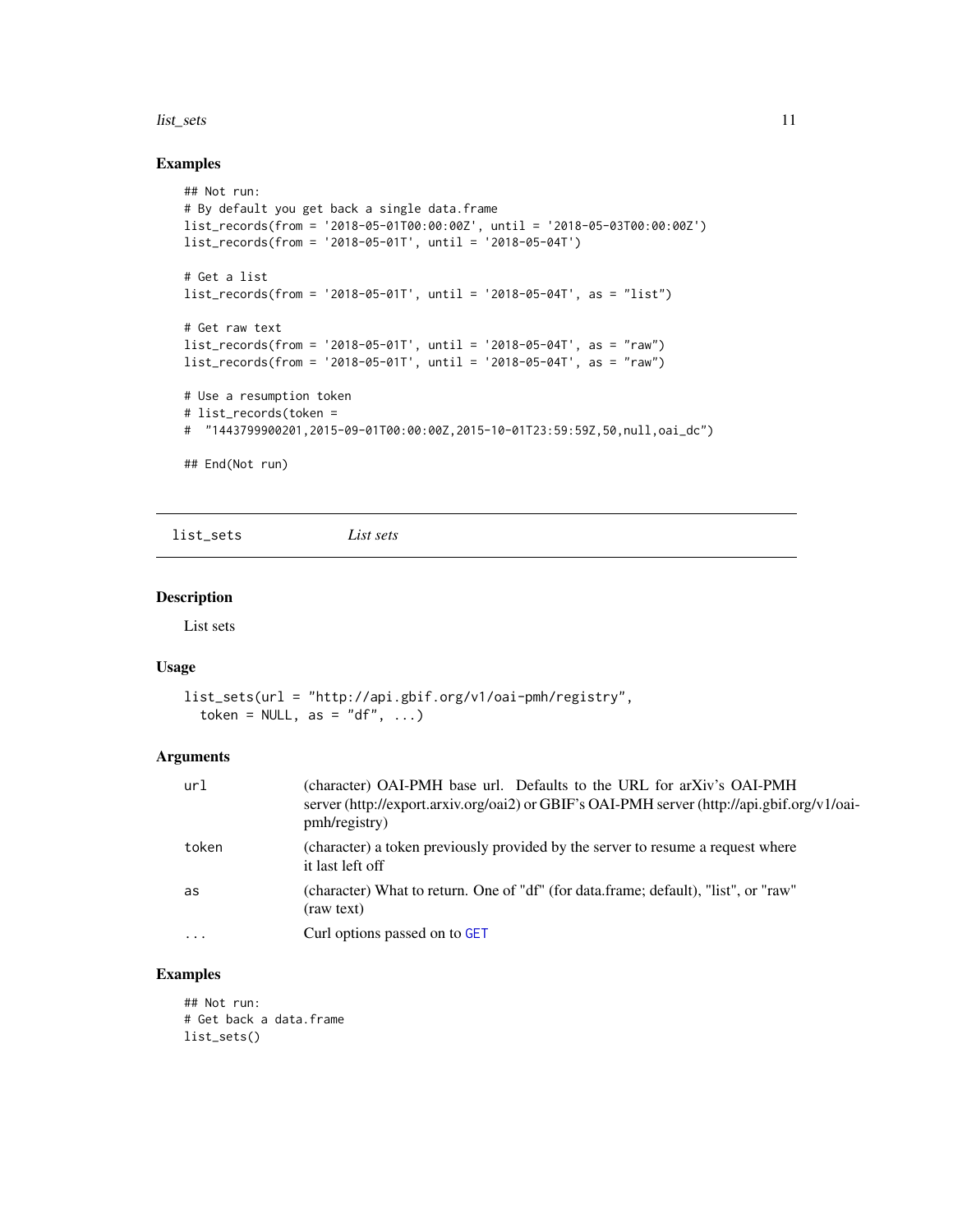```
# Get back a list
list_sets(as = "list")
# Get back raw text
list_sets(as = "raw")
# curl options
library("httr")
list_sets(config = verbose())
## End(Not run)
```
<span id="page-11-1"></span>load\_providers *Load an updated cache*

### Description

Load an updated cache

# Usage

load\_providers(path = NULL, envir = .GlobalEnv)

#### Arguments

| path  | location where cache is located. Leaving to NULL loads the version in the |  |  |  |  |
|-------|---------------------------------------------------------------------------|--|--|--|--|
|       | installed package                                                         |  |  |  |  |
| envir | R environment to load data in to.                                         |  |  |  |  |

# Details

Loads the data object providers into the global workspace.

# Value

loads the object providers into the working space.

#### See Also

[update\\_providers\(\)](#page-13-1)

#### Examples

```
## Not run:
# By default the new providers table goes to directory ".", so just
# load from there
update_providers()
load_providers(path=".")
```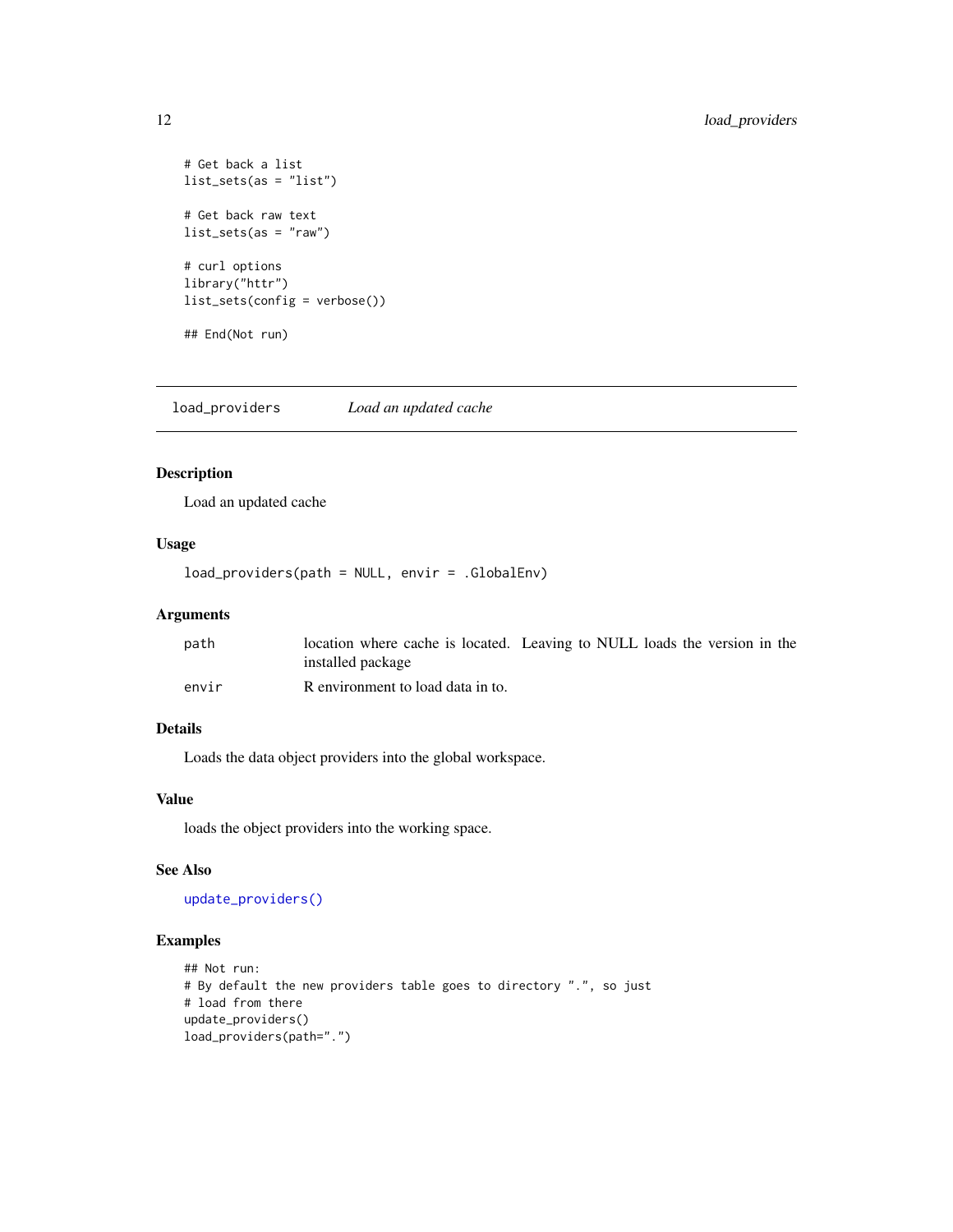### <span id="page-12-0"></span>oai\_available 13

# Loads the version in the package load\_providers() ## End(Not run)

oai\_available *Test of OAI-PMH service is available*

### Description

Silently test if OAI-PMH service is available under the URL provided.

#### Usage

oai\_available(u, ...)

#### Arguments

| - U      | base URL to OAI-PMH service    |
|----------|--------------------------------|
| $\cdots$ | other arguments passed to id() |

#### Value

TRUE or FALSE if the service is available.

### Examples

```
## Not run:
url_list <- list(
  archivesic="http://archivesic.ccsd.cnrs.fr/oai/oai.php",
  datacite = "http://oai.datacite.org/oai",
  # No OAI-PMH here
  google = "http://google.com"
\mathcal{L}sapply(url_list, oai_available)
## End(Not run)
```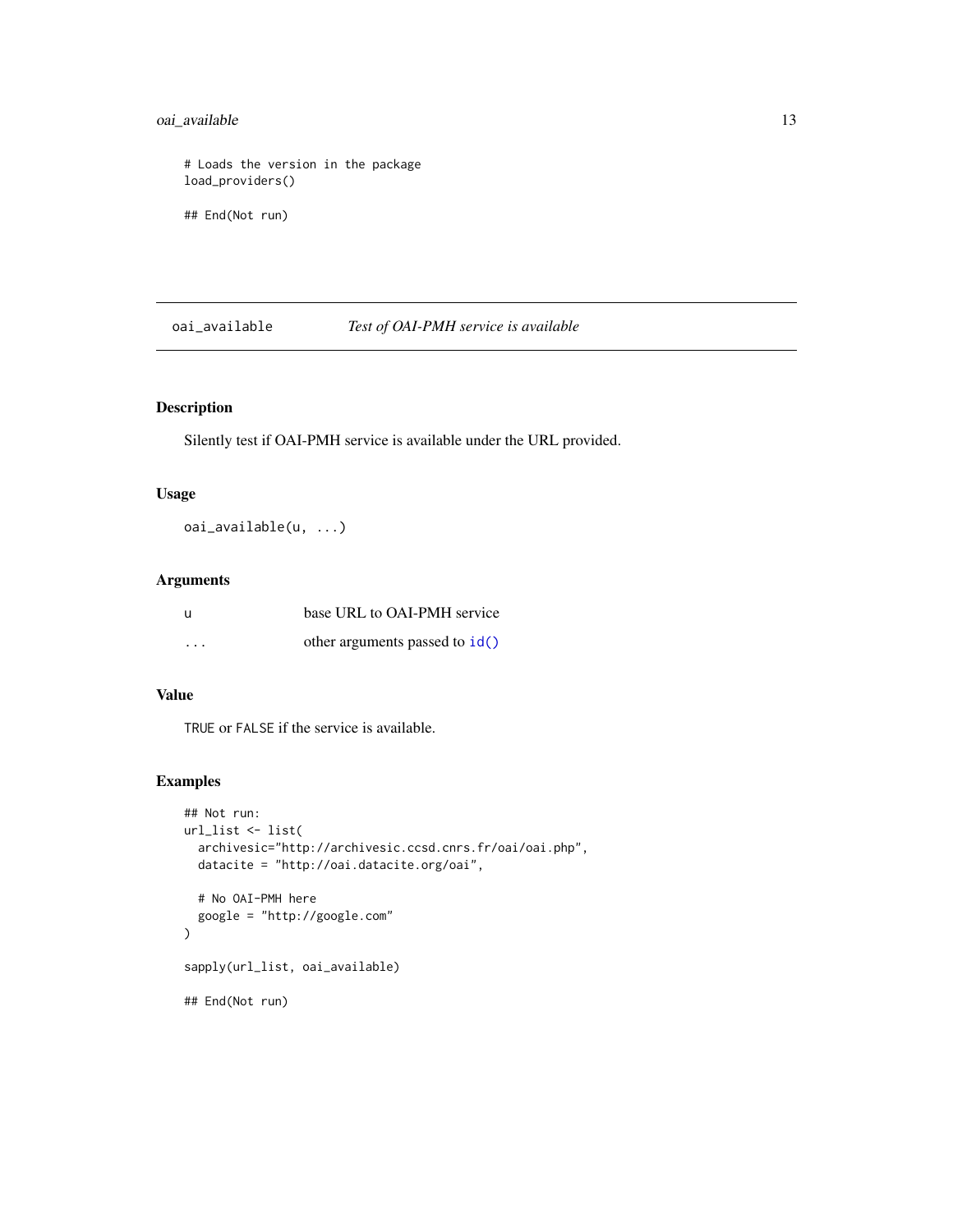<span id="page-13-0"></span>

#### Description

Metadata providers data.frame.

#### Value

A data.frame of three columns:

- repo\_name Name of the OAI repository
- base\_url Base URL of the OAI repository
- oai\_identifier OAI identifier for the OAI repository

<span id="page-13-1"></span>update\_providers *Update the locally stored OAI-PMH data providers table.*

#### Description

Data comes from <http://www.openarchives.org/Register/BrowseSites>. Data includes oaiidentifier (if they have one) and baes URL. The website has the name of the data provider too, but not provided in the data pulled down here, but you can grab the name using example below.

#### Usage

```
update_providers(path = "."., ...)
```
#### Arguments

| path     | Path to put data in.                     |
|----------|------------------------------------------|
| $\cdots$ | Curl options passed on to $http://GET()$ |

#### Details

This table is scraped from <http://www.openarchives.org/Register/BrowseSites>. I would get it from <http://www.openarchives.org/Register/ListFriends>, but it does not include repository names.

This function updates the table for you. Does take a while though, so go get a coffee.

# See Also

[load\\_providers\(\)](#page-11-1)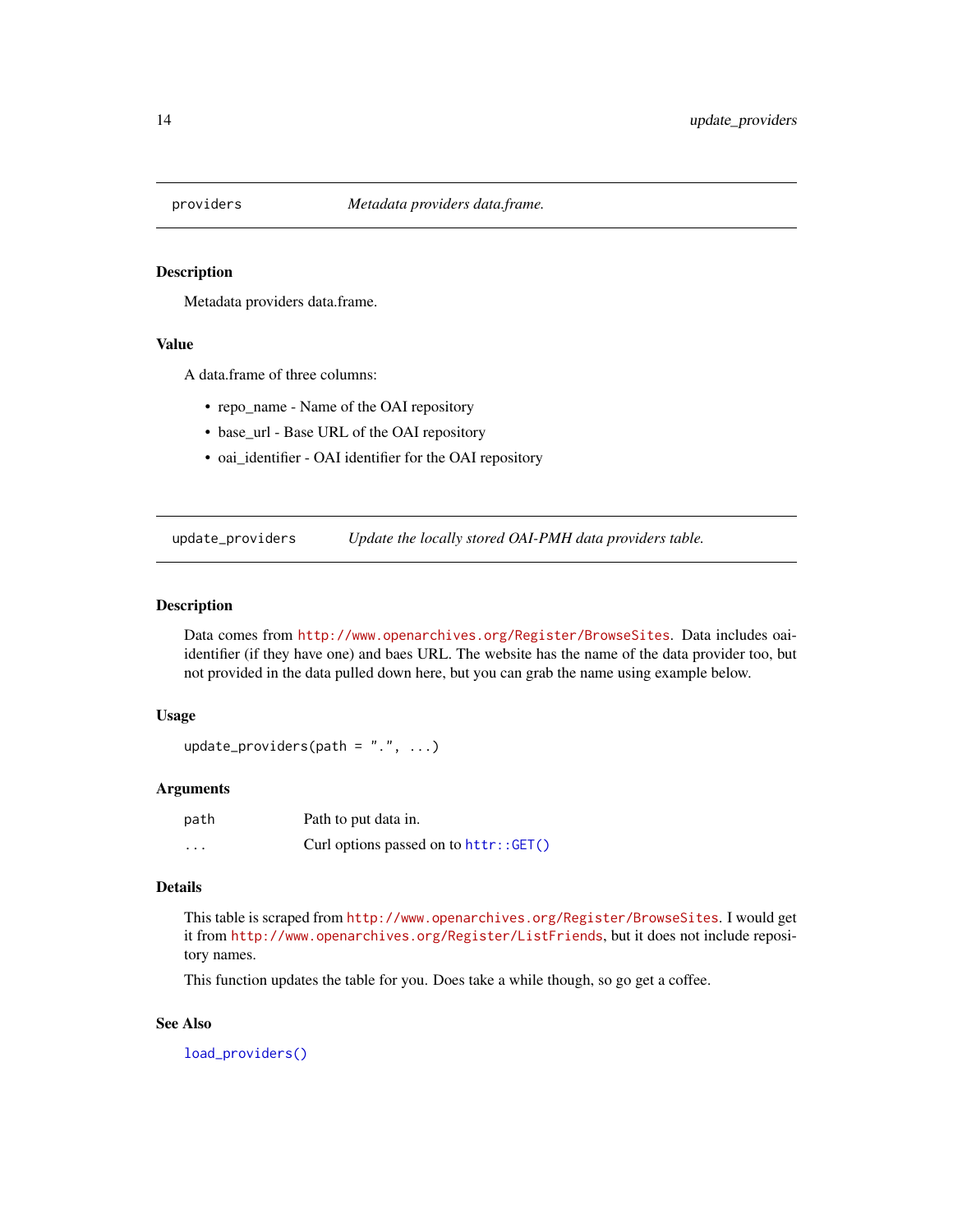# update\_providers 15

# Examples

## Not run: update\_providers() load\_providers()

## End(Not run)